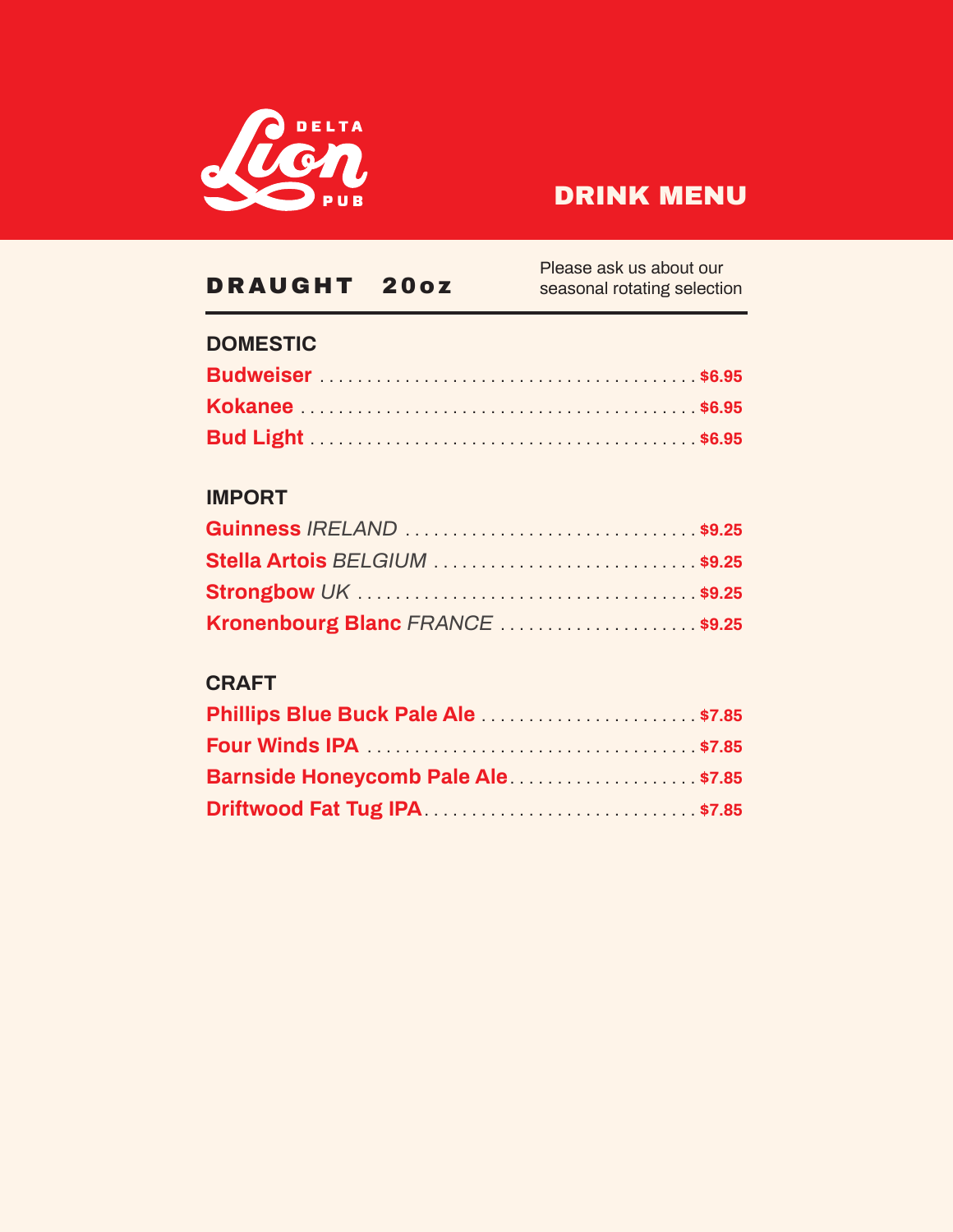

# WINE LIST

#### WINE

| <b>RED</b><br><b>Jackson Triggs</b>                                           |           | 6oz glass 1/2 Litre        | <b>Bottle</b> |
|-------------------------------------------------------------------------------|-----------|----------------------------|---------------|
| Cabernet Sauvignon BC  \$6.75 \$15.95                                         |           |                            |               |
| <b>Finca Los Primos</b><br>Malbec ARGENTINA \$28.00                           |           |                            |               |
| <b>Johnny Q</b>                                                               |           |                            |               |
| <b>J Lohr Seven Oaks</b><br>Cabernet Sauvignon USA  \$49.00                   |           |                            |               |
| <b>WHITE</b>                                                                  |           | 6oz glass 1/2 Litre Bottle |               |
| <b>Jackson Triggs</b><br>Sauvignon Blanc BC  \$6.75 \$15.95                   |           |                            |               |
| <b>Hardy's Riesling</b><br><b>Gewurztraminer</b><br>AUSTRALIA  \$6.25 \$23.00 |           |                            |               |
| <b>Lindeman's 65</b><br>Chardonnay AUSTRALIA  \$6.25  \$23.00                 |           |                            |               |
| <b>Villa Teresa</b><br>Pinot Grigio /TALY \$8.25\$36.00                       |           |                            |               |
| <b>Oyster Bay Sauvignon</b><br>Blanc NEW ZEALAND  \$10.75 \$41.00             |           |                            |               |
| <b>ROSE</b>                                                                   | 6oz glass |                            | <b>Bottle</b> |
| <b>La Vieille Ferme</b><br>FRANCE  \$7.50 \$34.00                             |           |                            |               |
| <b>SPARKLING</b>                                                              | 7oz glass |                            | <b>Bottle</b> |
| <b>La Marca Prosecco</b><br>ITALY\$10.75\$41.00                               |           |                            |               |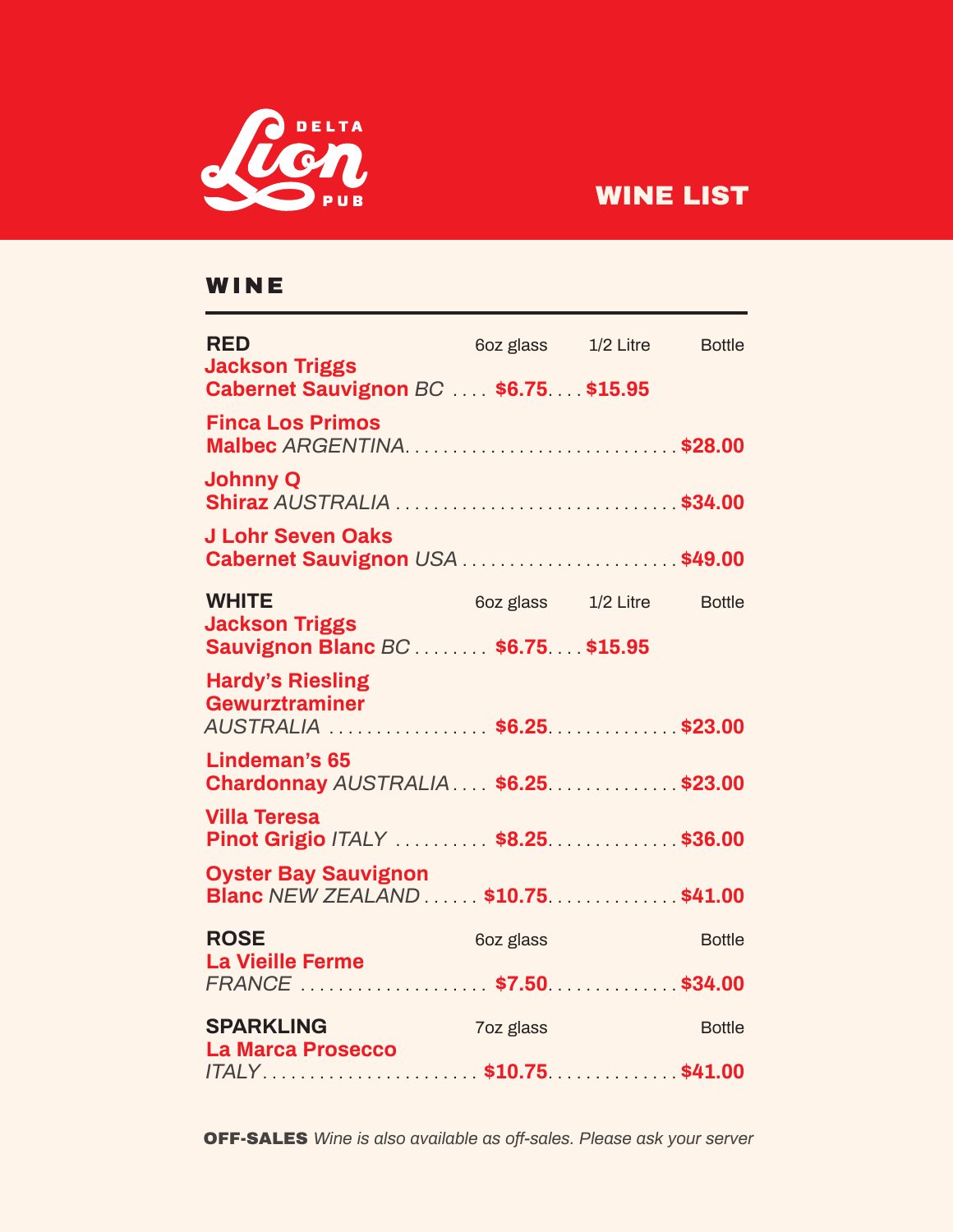

#### BOTTLED BEER 341ml

### CIDERS & COOLERS

| Growers Peach 341ml\$6.95               |  |
|-----------------------------------------|--|
|                                         |  |
| Nude various flavours 355ml  \$6.95     |  |
| White Claw various flavours 355ml\$6.95 |  |
|                                         |  |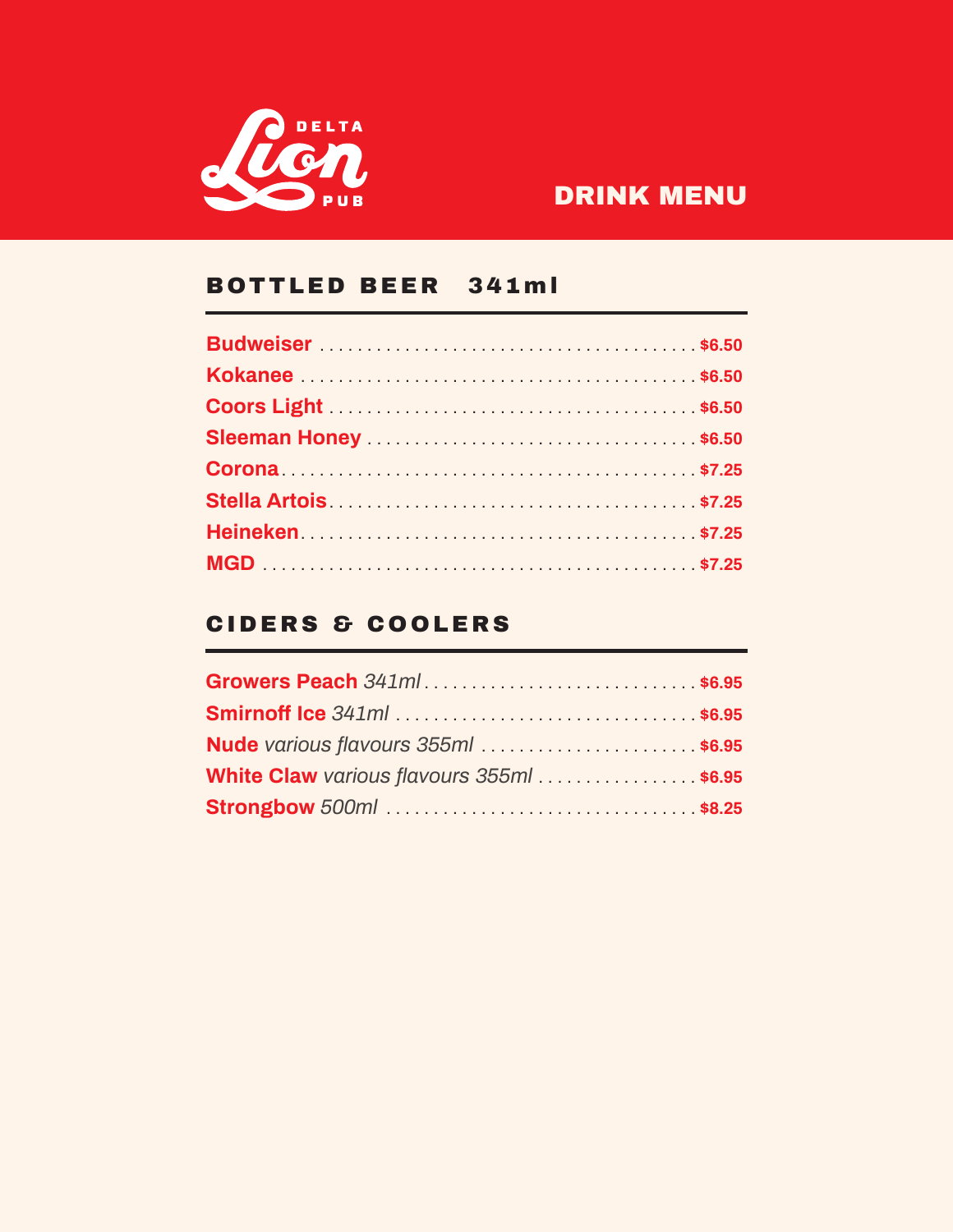

## COCKTAILS 1oz

| <b>Bellini 1.5oz</b><br>White rum, peach schnapps, triple sec & sparkling wine \$7.25            |
|--------------------------------------------------------------------------------------------------|
| <b>Sangria</b>                                                                                   |
| <b>Long Island Iced Tea</b><br>Vodka, rum, gin, tequilla, triple sec, coke & lime\$6.95          |
| <b>Margarita</b>                                                                                 |
| <b>Spike Raspberry Lemonade 1.5oz</b><br>Smirnoff vodka, triple sec & raspberry lemonade  \$7.75 |
| <b>Fuzzy Mango 1.5oz</b><br>Smirnoff vodka, peach schnapps & mango puree \$7.75                  |
| <b>Mojito</b><br>White rum, soda, mint, sugar & fresh lime \$8.25                                |
| <b>Peach Sunset 1.5oz</b><br>Apple vodka, peach schnapps, peach puree, 7-up,                     |
| <b>Beach Babe 1.5oz</b><br>Bacardi white rum, Cointreau, orange juice and soda. \$7.75           |
| <b>Smooth Sailor 1.5oz</b><br>Captain Morgan's Black, coke & Galliano \$7.75                     |
| <b>Moscow Mule</b>                                                                               |
| <b>Old Fashioned</b><br>Bourbon, sugar, bitters, orange & cherry 2oz \$9.95                      |
| <b>Swedish Berry 1.5oz</b><br>Smirnoff Raspberry, Hpnotiq, banana liquer, soda,                  |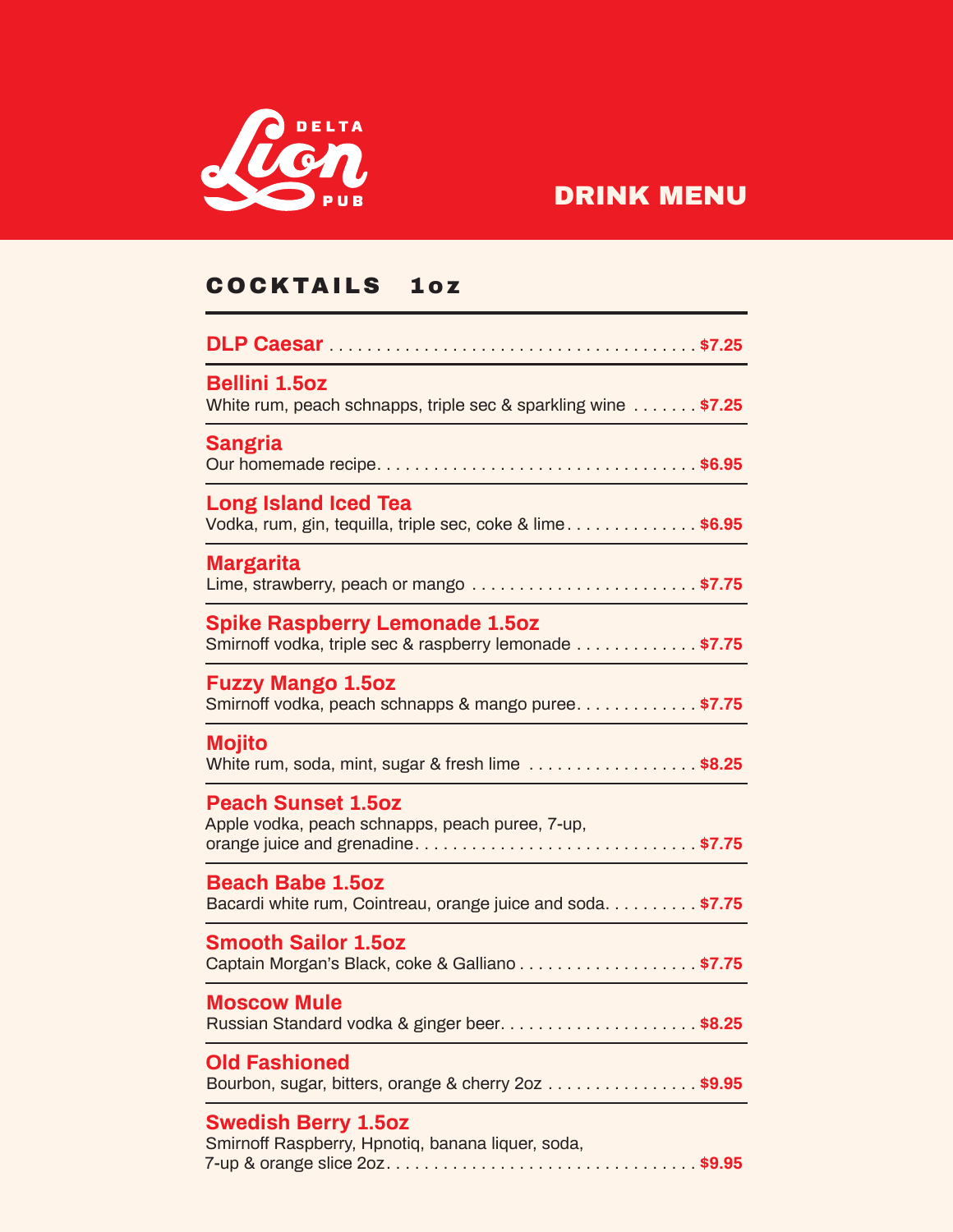

## SHOOTERS 1oz

| <b>Burt Reynolds</b><br>Spiced rum & butterscotch schnapps \$6.50                              |
|------------------------------------------------------------------------------------------------|
| <b>Sexy</b><br>Gin, Hpnotig, Red Alizé, peach schnapps & lime $\ldots \ldots \ldots$           |
| <b>Red Dragon</b>                                                                              |
| <b>Scooby Snack</b><br>Malibu, banana, melon, pineapple & whipped cream $\ldots \ldots$ \$6.50 |
| Green Tea<br>Jameson, peach schnapps, bitters $\& 7$ -up\$6.50                                 |
| <b>Cherry Bomb</b><br>Dark rum, amaretto, sugar rim & cherry \$6.50                            |
| <b>Hypno Toad</b><br>Honotiq & melon liquer dropped into vodka slime\$8.45                     |
|                                                                                                |

### NON-ALCOHOLIC

| Budweiser Prohibition 0% \$4.95 |  |  |
|---------------------------------|--|--|